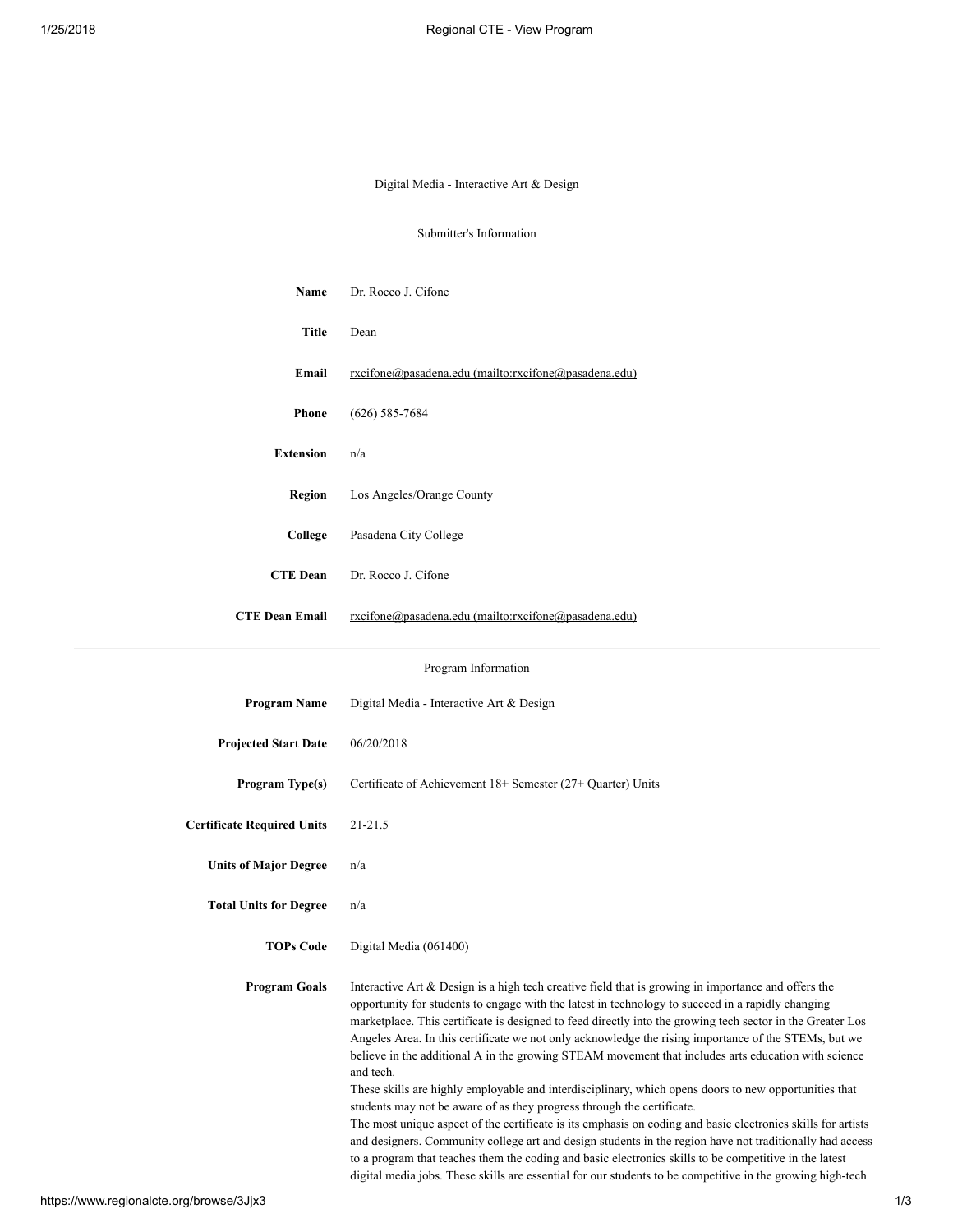## 1/25/2018 Regional CTE - View Program

employment sector (Information & Communications Technology/Digital Media or ICT-DM). This sector is a priority sector for the state and is predicted to grow 5% by 2018 according to LMI data provided by PCC's Office of Institutional Effectiveness. According to the Otis Report 8.4% of all jobs in the Greater Los Angeles Area are creative jobs and the Report predicts growth for the sector:

Program Description The Digital Media - Interactive Art and Design curriculum prepares students with entry-level skills in interactive forms of art and design to seek employment in a variety of fields including web design, interaction design, graphic design, game design, creative technology, entertainment, and mobile apps. Students learn industry standard skills and apply them using professional project management workflows. Projects employ effective communication strategies using visual and cinematic language. Emphasis on independent practices and creative leadership. Students completing this program will develop an online portfolio and participate in an advanced team project. Required: Students must select 3 courses (9 units) from any of the emphases to complete the certificate.

> All courses in this certificate require literacy and proficiency in writing and math. Projects require written, oral, and visual presentations as well as the application of basic math principles and skills. A Certificate of Achievement is awarded upon completion of all required courses with a grade of C or better.

Effective Academic Year: 2018-2019

| <b>Program Requirements</b>     | Course Number Course Title Units                                                                                                                                           |
|---------------------------------|----------------------------------------------------------------------------------------------------------------------------------------------------------------------------|
|                                 | ART 056 Introduction to Digital Painting & Drawing 3.0                                                                                                                     |
|                                 | ART 057 Motion Graphics 3.0                                                                                                                                                |
|                                 | <b>OR</b>                                                                                                                                                                  |
|                                 | ART 085A 3-D Modeling & Sculpting 3.0                                                                                                                                      |
|                                 | <b>OR</b>                                                                                                                                                                  |
|                                 | ART 155A 3-D Modeling & Sculptingsin 3.0                                                                                                                                   |
|                                 | ART 070 Principles of Animation 3.0                                                                                                                                        |
|                                 | ART 098 Web Design and Development 3.0                                                                                                                                     |
|                                 | ART 064 Introduction to Interaction Design 3.0                                                                                                                             |
|                                 | ART 059 Creative Coding for the Internet 3.0                                                                                                                               |
|                                 | ART 063 User Experience Design (UX) 3.5                                                                                                                                    |
|                                 | ART 064 Introduction to Interaction Design 3.0                                                                                                                             |
|                                 | ART 061 Creative Coding for Mobile Devices 3.0                                                                                                                             |
|                                 | ART 085B 3-D Animation & SimulationsEP: 3.0                                                                                                                                |
|                                 | OR.                                                                                                                                                                        |
|                                 | ART 155B 3-D Animation & Simulation 3.0                                                                                                                                    |
|                                 | ART 080 Foundation in Interactive Game Design 3.0                                                                                                                          |
|                                 | ART 081 Game Design with Game Engines 3.0                                                                                                                                  |
|                                 | ART 060 Creative Coding<br>3.0                                                                                                                                             |
|                                 | ART 061 Creative Coding for Mobile Devices<br>3.0                                                                                                                          |
|                                 | ART 062 Physical Computing for the Arts 3.0                                                                                                                                |
|                                 | ART 180 Digital Media Incubator 3.0                                                                                                                                        |
| <b>Program Projections</b>      | 2018-19:20                                                                                                                                                                 |
|                                 | 2019-20:25                                                                                                                                                                 |
|                                 | 2020-21:40                                                                                                                                                                 |
|                                 |                                                                                                                                                                            |
| <b>Labor Market Information</b> | $\Box$ Download Digital Media - Interactive Art & Design PasadenaCity Sep17.pdf (/storage/lmi/106-136-<br>Digital Media - Interactive Art & Design PasadenaCity Sep17.pdf) |
|                                 |                                                                                                                                                                            |
| <b>Created At</b>               | $01/05/18 - 11:01$ AM                                                                                                                                                      |
| <b>Status</b>                   | Recommended                                                                                                                                                                |
|                                 |                                                                                                                                                                            |

Los Angeles/Orange County Region Specific Questions

- District Pasadena Area Community College District College Pasadena City College
- CRLC Member Dr. Rocky Cifone